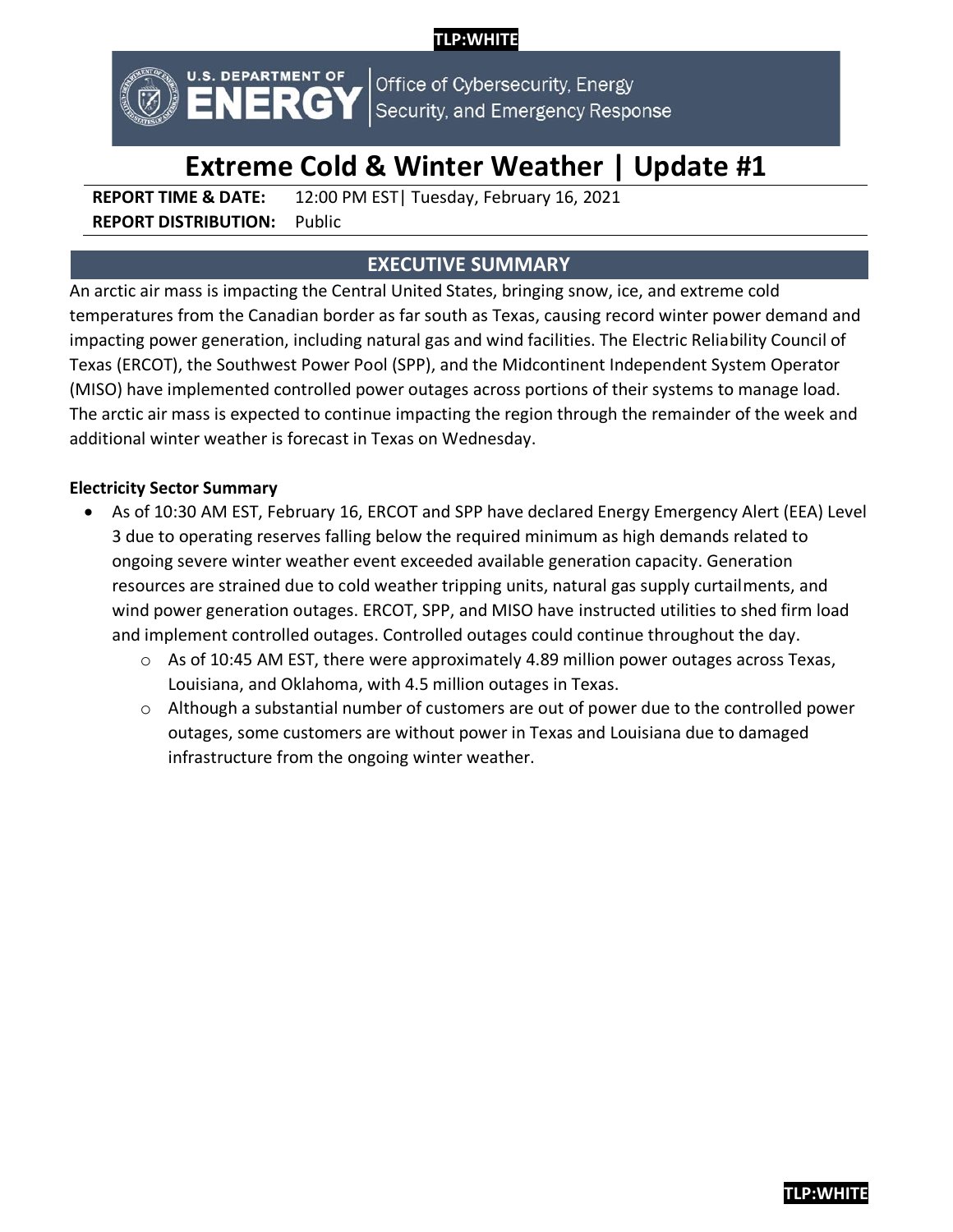### **Natural Gas Sector Summary**

- As of February 16, gas production in the U.S. South Central Region was down approximately 6.3 billion cubic feet per day (Bcf/d) due to wellhead freeze-offs and natural gas processing plant outages caused by extreme cold. These outages represent approximately 30% of U.S. South Central output and approximately 7% of total U.S. gas production. Although production losses due to freeze-offs are temporary, output takes time to return to normal levels and the cumulative reduction over several days could be substantial.
- Gas suppliers are responding to high demands and gas production outages by withdrawing gas from storage. As of February 16, gas storage draws in the U.S. South Central region are up approximately 10 Bcf/d (100%) compared to pre-event withdrawals.

### **Petroleum Sector Summary**

• As of February 16, approximately 3.6 million bcf/d of refining capacity was reported offline in the U.S. Gulf Coast region as refiners have shut down refineries either due to the cold weather directly or due to power outages. These refinery outages account for approximately 36% of total U.S. Gulf Coast refining capacity and approximately 19% of total U.S. refining capacity.

# **DOE ACTIONS**

- DOE is coordinating with industry, interagency, and state partners to provide situational awareness and support restoration efforts.
- DOE is holding daily calls with electricity and oil and natural gas partners and is in regular contact with the North American Electric Reliability Corporation.
- The DOE Power Marketing Administrations are working with customers, reliability coordinators, and balancing authorities to support reliability within their service territories.
- Following a formal petition from ERCOT on February 14, the Acting Secretary of Energy issued an emergency order pursuant to section 202(c) of the Federal Power Act to authorize the dispatch of additional generation units in the ERCOT region to help ensure reliability. This allows ERCOT to dispatch generation units they deem necessary to meet electricity demand from February 14 through February 19, 2021 even if they are in exceedance of limits for sulfur dioxide, nitrogen oxide, mercury, and carbon monoxide emissions, as well as wastewater release limits. The order and additional information can found at: [https://www.energy.gov/oe/downloads/federal-power](https://www.energy.gov/oe/downloads/federal-power-act-section-202c-ercot-february-2021)[act-section-202c-ercot-february-2021.](https://www.energy.gov/oe/downloads/federal-power-act-section-202c-ercot-february-2021)

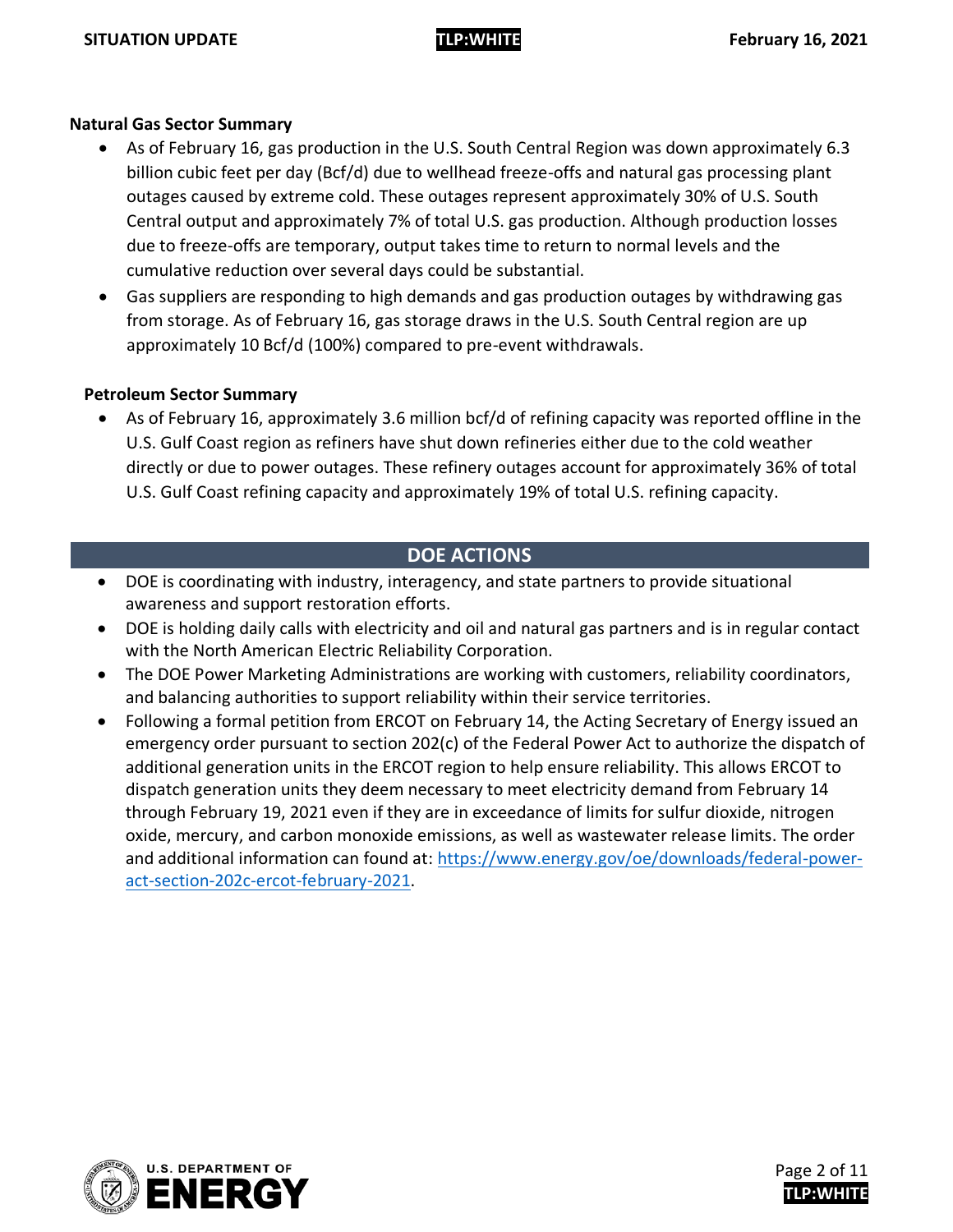# **ELECTRICITY SECTOR**

#### **POWER OUTAGES**

- As of 10:45 AM EST, there were approximately 4.89 million power outages across Texas, Louisiana, and Oklahoma, with 4.5 million outages in Texas.
- Oregon has also experienced a severe winter storm causing widespread outages, totaling 223,098 as of 10:45 AM EST.

| <b>Extreme Cold Customer Power Outages</b><br>as of 10:45 AM EST 02/16/2021  |                        |                          |  |  |  |  |  |
|------------------------------------------------------------------------------|------------------------|--------------------------|--|--|--|--|--|
| <b>State</b>                                                                 | <b>Current Outages</b> | % of State Without Power |  |  |  |  |  |
| Texas*                                                                       | 4,511,638              | 27%                      |  |  |  |  |  |
| Louisiana                                                                    | 164,525                | 2%                       |  |  |  |  |  |
| Oklahoma                                                                     | 211,496                | $<1\%$                   |  |  |  |  |  |
| <b>Total</b>                                                                 | 4,887,659              |                          |  |  |  |  |  |
| *Some outages due to winter storms, rather than controlled power outages.    |                        |                          |  |  |  |  |  |
| <b>Outage Map</b>                                                            |                        |                          |  |  |  |  |  |
| Memphis<br>ARKANSAS<br><b>IEXICO</b><br>ton<br>hua<br>50k 200 200<br>Torreon |                        |                          |  |  |  |  |  |

**ELECTRICITY OVERVIEW**

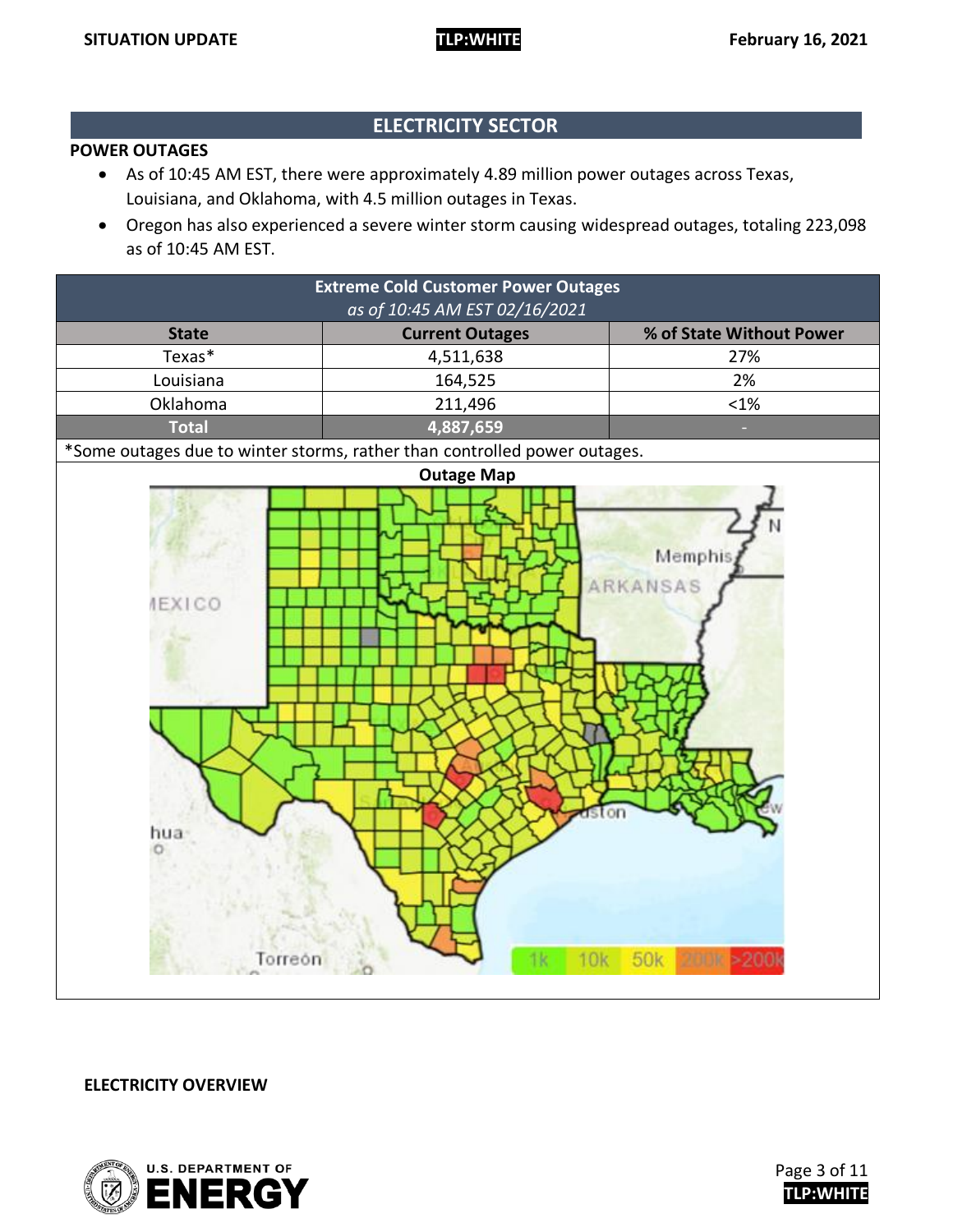- High demands related to ongoing extreme cold winter weather in the ERCOT, SPP, and MISO territories exceeded available generation capacity on February 15. At 2:25 AM EST on February 15, ERCOT declared an EEA 3and instructed utilities across ERCOT's territory to shed firm load and implement controlled outages. MISO also instructed Entergy Texas to shed firm load in MISO's Western (Texas) Load Pocket. SPP declared EEA 3 at 7:15 AM EST on February 16, signaling that operating reserves are below the required minimum. SPP implemented a load shed and cut electricity exports.
- In addition to high-demand, the cold temperatures have caused natural gas well "freeze-offs," curtailing the availability of natural gas in some locations. Additionally, an ice storm late last week and continuing winter weather have limited wind generation due to icing on the turbines. Solar generation has also been limited due due to heavy cloud cover. Weather impacts have also been reported at other generation facilities.
- Although a substantial number of customers are out of power due to the controlled power outages, some of the customers are without power in Texas and Louisiana due to damaged infrastructure related to the winter weather.



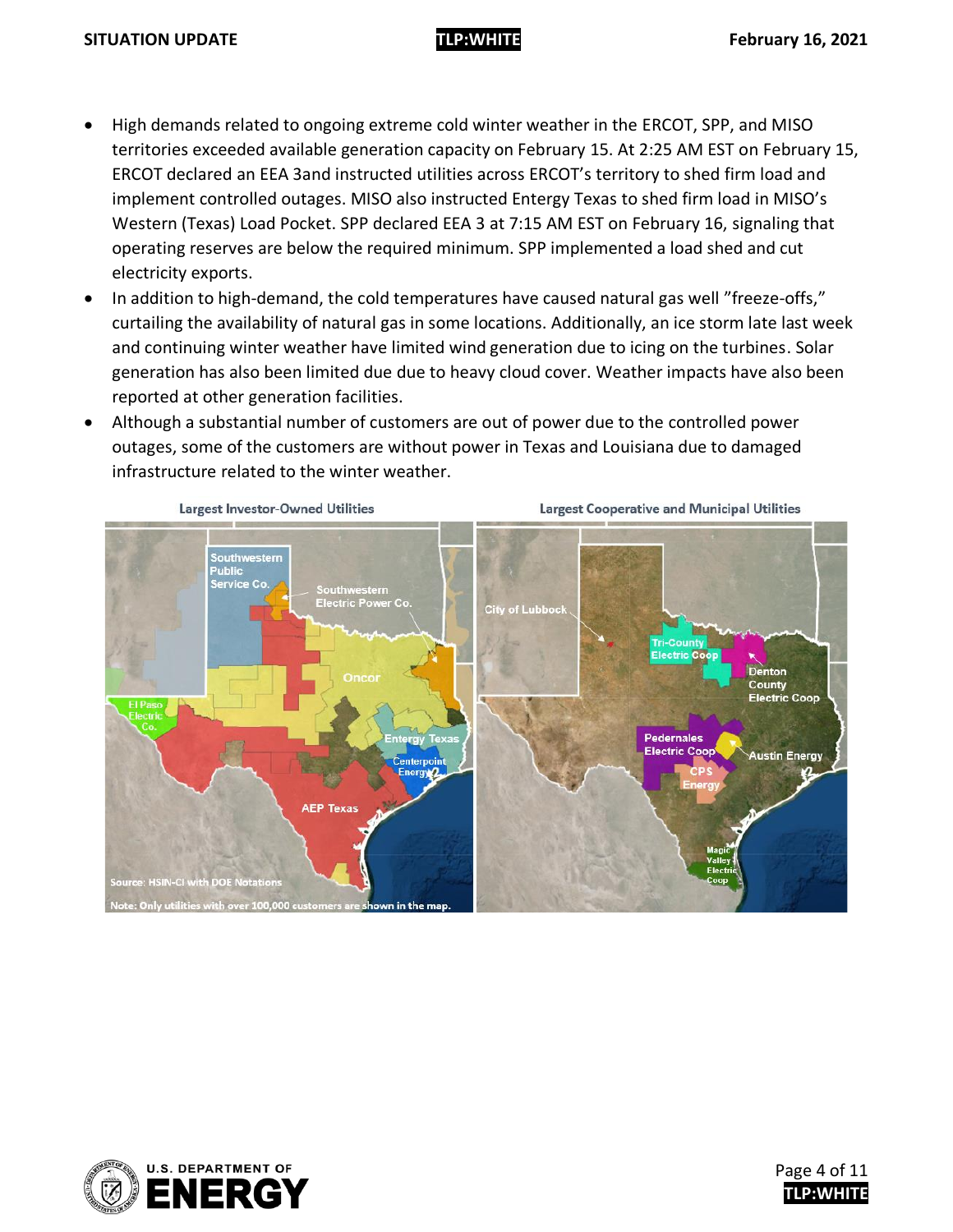#### **REGIONAL DETAILS**

| <b>ERCOT</b>                                                                                                                                                                                                                                                                                                                                                                                                                                                                                                                                                                                                                                                                                                                                                                                                                                                                                                                                                                                                                                                                                                                                                                                                                                                                                                                                                                                                                                                                                                                                                                                                                                                                                           |
|--------------------------------------------------------------------------------------------------------------------------------------------------------------------------------------------------------------------------------------------------------------------------------------------------------------------------------------------------------------------------------------------------------------------------------------------------------------------------------------------------------------------------------------------------------------------------------------------------------------------------------------------------------------------------------------------------------------------------------------------------------------------------------------------------------------------------------------------------------------------------------------------------------------------------------------------------------------------------------------------------------------------------------------------------------------------------------------------------------------------------------------------------------------------------------------------------------------------------------------------------------------------------------------------------------------------------------------------------------------------------------------------------------------------------------------------------------------------------------------------------------------------------------------------------------------------------------------------------------------------------------------------------------------------------------------------------------|
| <b>OVERVIEW</b>                                                                                                                                                                                                                                                                                                                                                                                                                                                                                                                                                                                                                                                                                                                                                                                                                                                                                                                                                                                                                                                                                                                                                                                                                                                                                                                                                                                                                                                                                                                                                                                                                                                                                        |
| At 2:25 AM EST on February 15, ERCOT declared an EEA 3 and instructed utilities within<br>ERCOT's service area in Texas to shed firm load and implement controlled outages due to<br>generation inadequacy.<br>o Prior to declaring an EEA 3 and implementing load shed, ERCOT declared an EEA 1 at<br>1:17 AM EST and an EEA 2 at 2:12 AM EST due to the loss of several generation units.<br>ERCOT anticipates generators to return to service and renewable output to increase on<br>$\bullet$<br>February 16. ERCOT anticipates that customer outages will decrease throughout the day.<br>Reduced supply of natural gas due to well "freeze offs," lower-than-normal solar generation<br>$\bullet$<br>due to heavy cloud cover, and limited wind generation due to icing on the turbines have<br>further constrained electricity generation.<br>On the evening of February 14, the Acting Secretary of Energy issued an emergency order<br>$\bullet$<br>pursuant to section 202(c) of the Federal Power Act to authorize the dispatch of additional<br>generation units in the ERCOT region to help ensure reliability. This allows ERCOT to dispatch<br>generation units they deem necessary to meet electricity demand from February 14 through<br>February 19, 2021 even if they are in exceedance of limits for sulfur dioxide, nitrogen oxide,<br>mercury, and carbon monoxide emissions, as well as wastewater release limits.<br>ERCOT is the independent system operator for the state of Texas, serving about 26 million<br>people and about 90% of the state's electric load. ERCOT operates largely independently<br>from the rest of country and is not subject to federal oversight. |
| <b>DEMAND FORECAST</b>                                                                                                                                                                                                                                                                                                                                                                                                                                                                                                                                                                                                                                                                                                                                                                                                                                                                                                                                                                                                                                                                                                                                                                                                                                                                                                                                                                                                                                                                                                                                                                                                                                                                                 |
| The current-day forecast peak is 58,266 MW as of 9:15 AM EST.                                                                                                                                                                                                                                                                                                                                                                                                                                                                                                                                                                                                                                                                                                                                                                                                                                                                                                                                                                                                                                                                                                                                                                                                                                                                                                                                                                                                                                                                                                                                                                                                                                          |
| The day-ahead forecast peak for February 17 is 75,056 MW, even higher than the forecast<br>peak on February 16.                                                                                                                                                                                                                                                                                                                                                                                                                                                                                                                                                                                                                                                                                                                                                                                                                                                                                                                                                                                                                                                                                                                                                                                                                                                                                                                                                                                                                                                                                                                                                                                        |

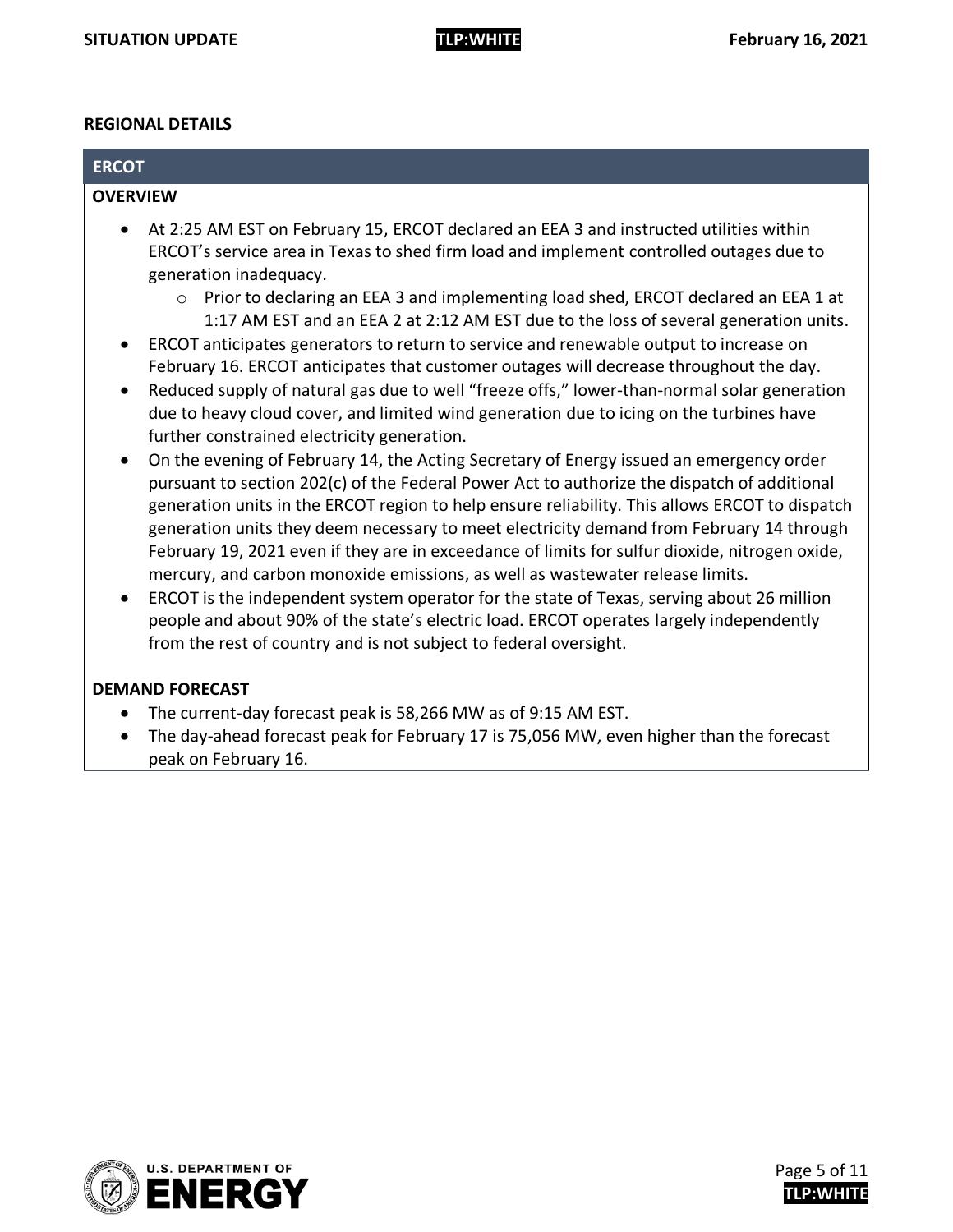#### **MISO**

#### **OVERVIEW**

- Due to extreme winter weather and temperature, generation and transmission failures have occurred in the Entergy Texas Western Load Pocket of MISO. To alleviate transmission overloads, interruptible load was shed.
- MISO declared a Maximum Generation Emergency Event Step 2c effective February 15 at 6 PM EST through February 15 at 10 PM EST for the South Region. Local balancing authorities are asked to issue public appeals to reduce demand and should prepare to shed load due to forced generation outages and extreme cold temperatures. North/Central Regions are in Maximum Generation 1b.
- Utilities in additional states began shedding load on the evening of February 15.
- MISO's Cold Weather Alert is in effect through February 17. Temperatures are expected to be as low as 0 degrees F and operators should expect to be contacted about fuel restrictions.
- MISO is the independent system operator and regional transmission organization for much of the Midwest, with 15 U.S. member states, including a small portion of Texas not covered by ERCOT.

#### **SPP**

#### **OVERVIEW**

- SPP declared an EEA 3 effective at 6:15 AM EST on February 16 for the entire balancing authority area, which was followed by load-shed.
- SPP is forecasting a morning peak of above 44.6 GW around 10 AM EST on February 16, higher than the peak load of 43.661 MW on February 15.
- SPP had previously declared an EEA Level 2 beginning at 8:22 AM EST on February 15, an EEA Level 1 at 6 AM EST on February 15, and a period of conservative operations at 1 AM EST on February 9.
- SPP experienced some generator outages on the morning of February 15 that contributed to local loading issues in addition to reducing supply needed to serve load.
- Electricity prices within the SPP service areas are at the top of the range.
- SPP has 14 member states in the central and western U.S. and performs contract reliability coordination services in three additional states.



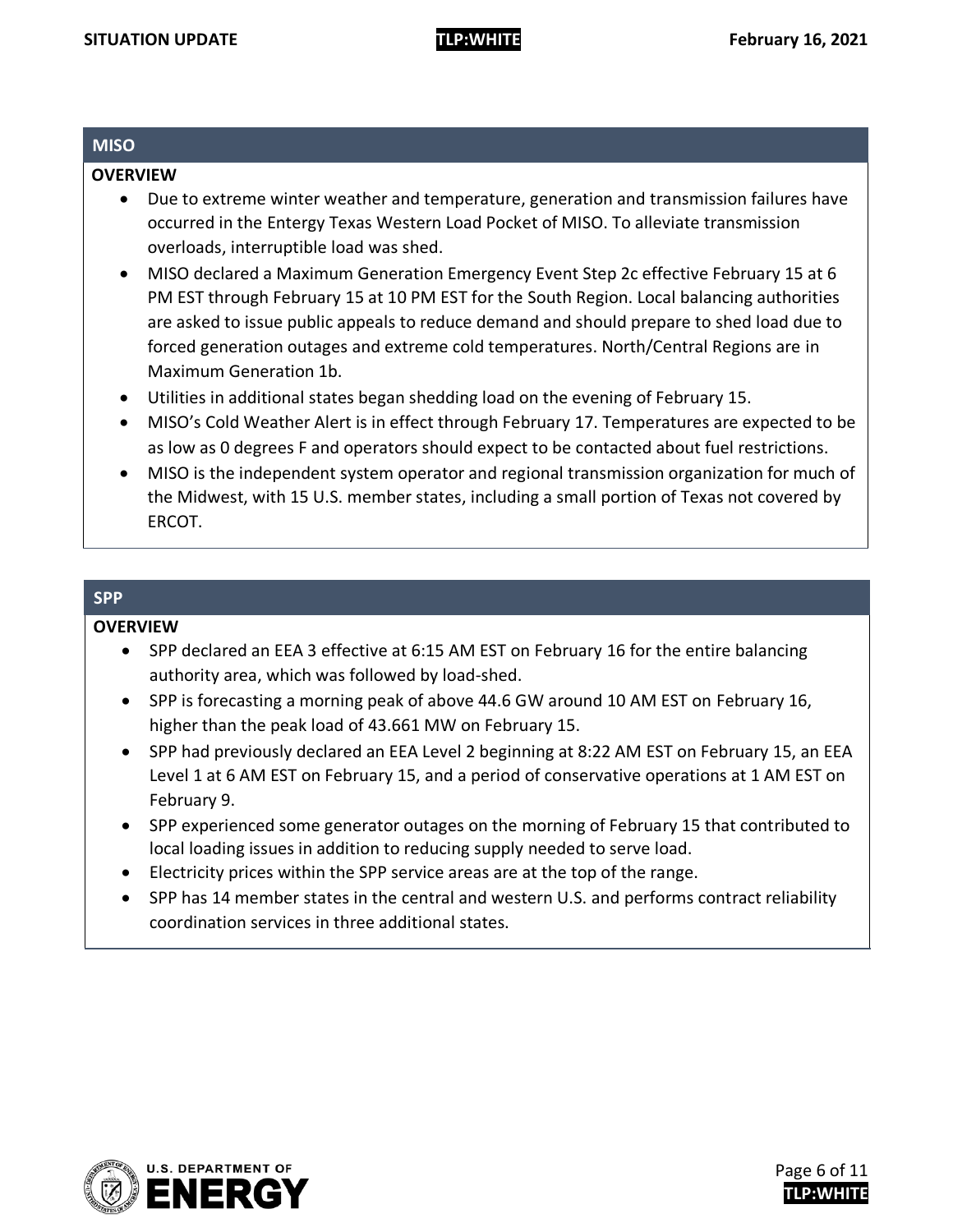# **NATURAL GAS SECTOR**

#### **NATURAL GAS SUMMARY**

Extreme cold temperatures have led to sharp increases in gas demands for home heating and electricity generation across much of the Central U.S. At the same time, the cold has led to supply disruptions caused by well freeze-offs and natural gas processing plant outages in several producing areas in the U.S. South Central region (TX, OK, KS, LA, AR, MS, AL), which typically accounts for approximately 20-25% of total U.S. gas production.

#### **NATURAL GAS PRODUCTION**

- Wellhead freeze-offs have caused producers to cut back natural gas production in the South Central United States, including in the Permian Basin in Texas and New Mexico, the Cana Woodford in Oklahoma, and the Denver-Julesburg in Colorado. Over the past weekend the Permian Basin saw temperatures overnight as low as 0 degrees F.
- As of February 16, Texas gas production was estimated at 15.7 billion cubic feet per day (Bcf/d), down approximately 30% from pre-event average.
- Although production losses due to freeze-offs are temporary, output takes time to return to normal levels, and the cumulative reduction over several days could be substantial.

#### **NATURAL GAS PROCESSING PLANTS**

• Some natural gas processing plants across Texas have reportedly shut down due to freezing conditions. This has forced the shut-in of some natural gas production.

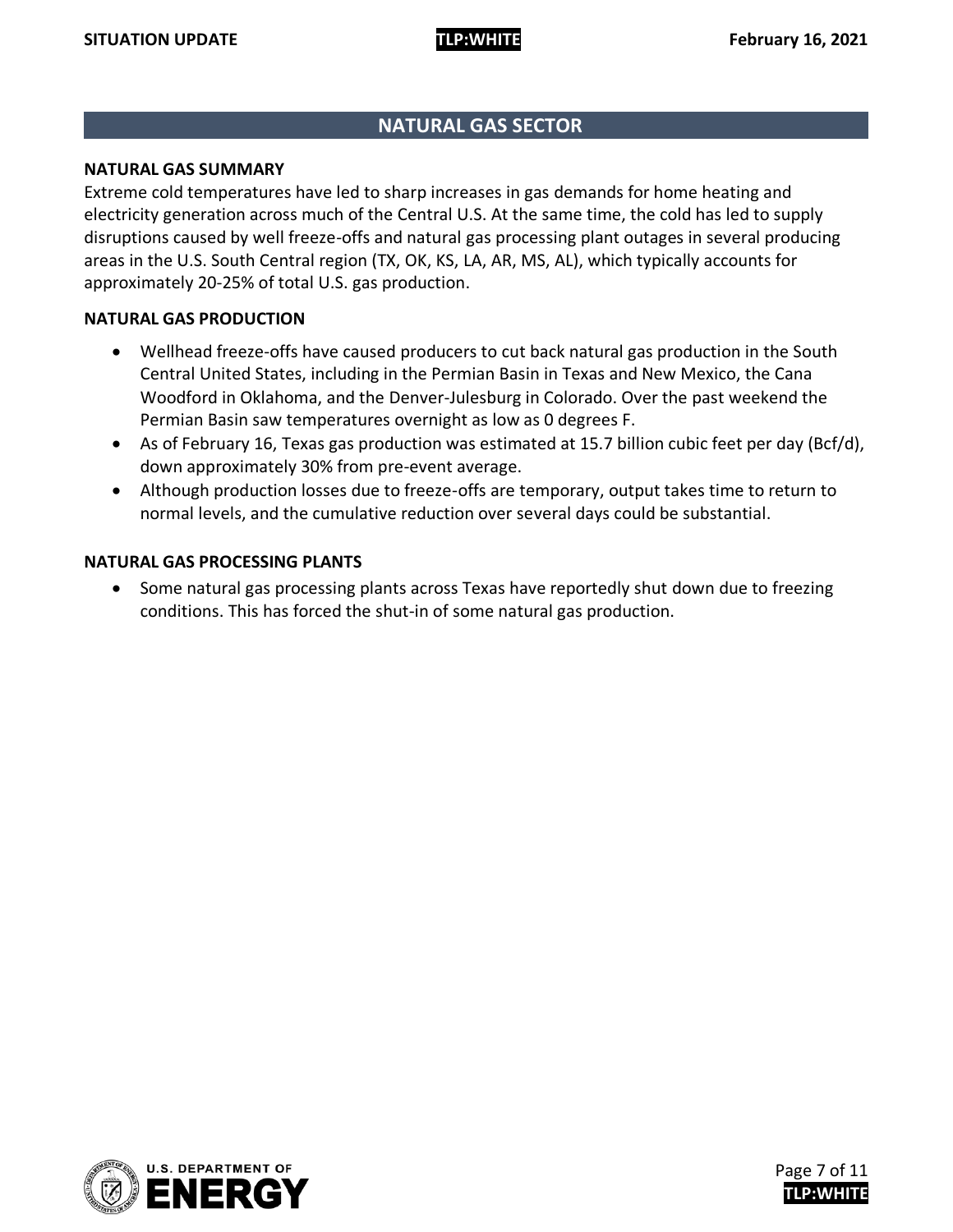#### **NATURAL GAS STORAGE**

- Suppliers are compensating for lost output and responding to the surge in gas demand by withdrawing gas from storage facilities.
- Draws from gas storage facilities in the U.S. South Central region have increased sharply during the cold weather event, doubling to about 20 Bcf/d from about 10 Bcf/d pre-event.

#### **NATURAL GAS STOCKS**

- Natural gas stocks in the U.S. South Central region stood at 915 Bcf/d on February 5, 4.3% above the five-year average for this time of year.
- According to [EIA's Form 191](https://www.eia.gov/naturalgas/ngqs/#?report=RP7&year1=2019&year2=2019&company=Name) data, Texas has 30 active natural gas storage facilities.



South Central includes Alabama, Arkansas, Kansas, Louisiana, Mississippi, Oklahoma, and Texas



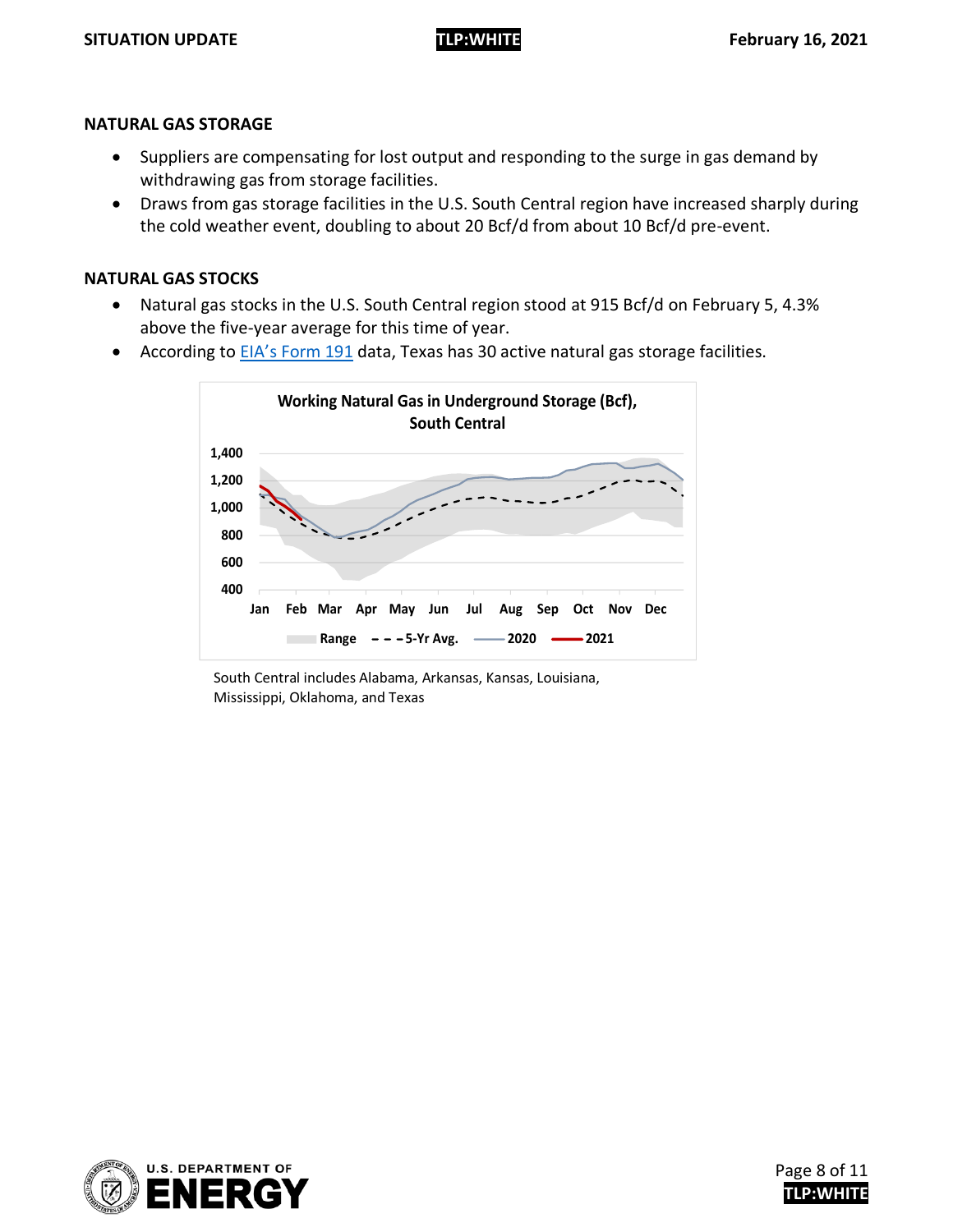#### **SITUATION UPDATE TLP:WHITE February 16, 2021**

#### **NATURAL GAS PRICES**

• Natural gas prices have increased across Texas with spot prices increasing above \$100/MMBtu in several markets. Price increases have been seen across the entire Midcontinent as demands due to cold weather have strained supply and resulted in price spikes.



#### **NATURAL GAS UTILITIES**

• On February 12, the Texas Railroad Commission [issued an emergency order](https://rrc.texas.gov/media/cw3ewubr/emergency-order-021221-final-signed.pdf) temporarily prioritizing natural gas deliveries to natural gas utilities for residences, hospitals, schools, churches, and other human needs customers.



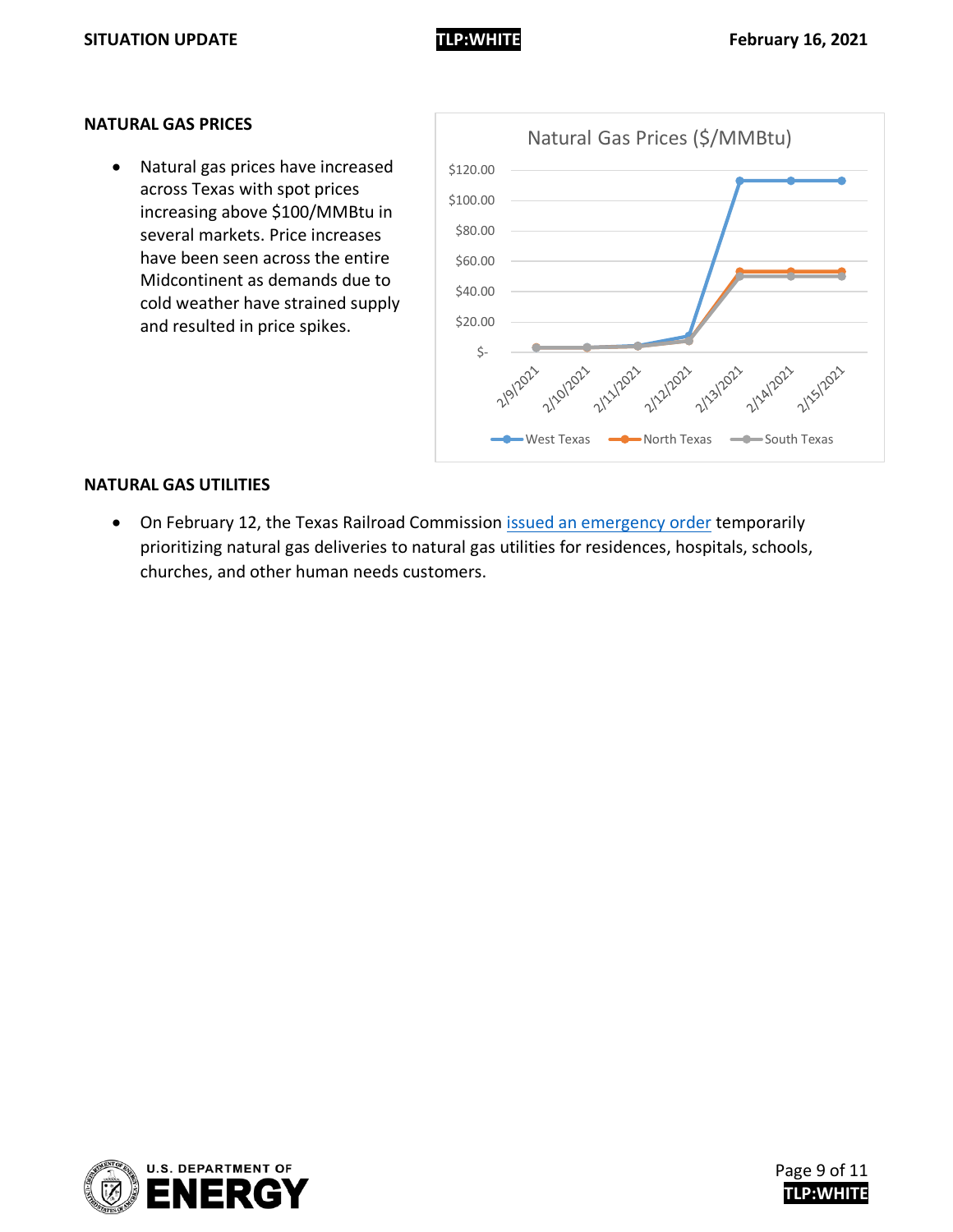# **PERTROLEUM SECTOR**

#### **PETROLEUM SECTOR SUMMARY**

Extreme cold temperatures and power outages have forced operators to shut down refineries in the U.S. Gulf Coast region. Additionally, extreme cold temperatures and well freeze-offs have led to production outages in producing areas.

#### **PORTS**

• Operations in the Houston Ship Channel have been reduced due to freeze offs impacting refineries and terminals. On February 16, there were 13 vessels waiting to depart the channel with 18 ships in queue to come into the waterway.

#### **REFINERIES**

• There are approximately 3.6 million bcf/dof refinery capacity outages due to the severe cold along the Texas Coast, or about 36% of PADD 3 refinery capacity, and 20% of U.S. refinery capacity.

#### **OIL STOCKS**

• Crude oil stocks in the Gulf Coast (PADD 3) averaged 251 million barrels for the week ending February 5, 7.2% above the fiveyear average for this time of year.